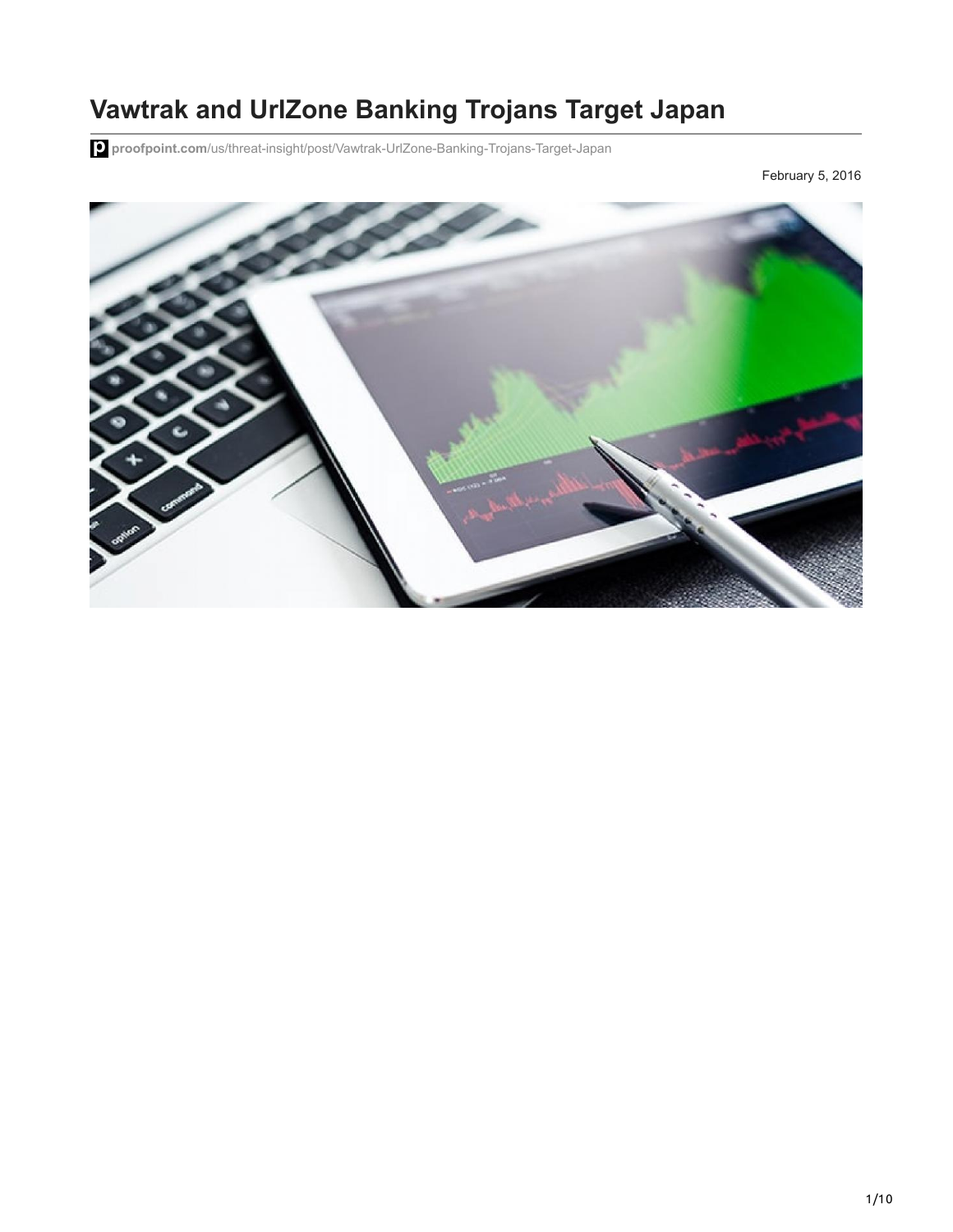

[Threat Insight](https://www.proofpoint.com/us/blog/threat-insight) Vawtrak and UrlZone Banking Trojans Target Japan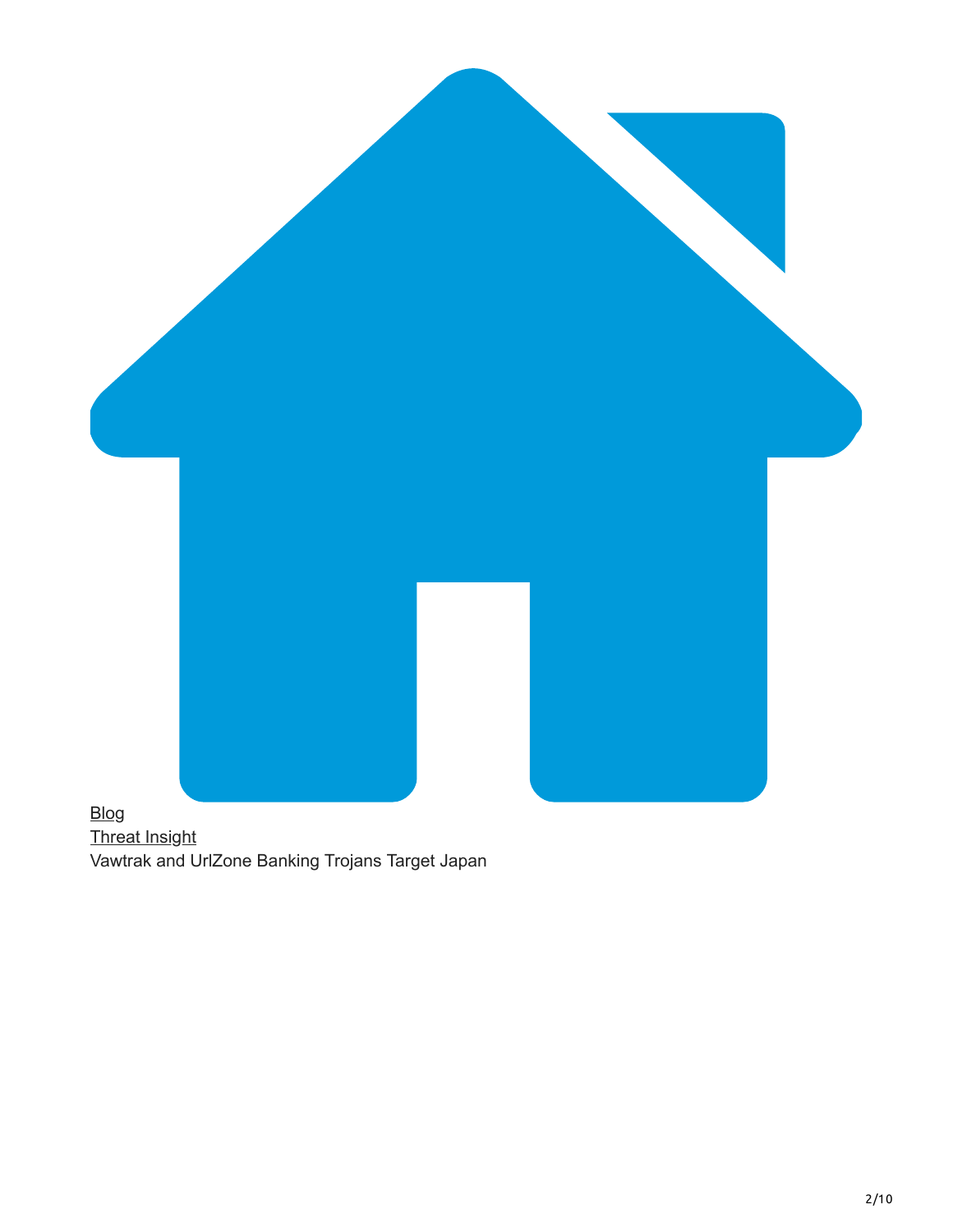

February 05, 2016 Proofpoint Staff

### **Overview**

In January and February 2016, Proofpoint researchers observed threat actors spreading banking Trojans in Japan and other countries that had not recently experienced high volumes of this family of malware. These countries certainly have not been targeted previously in the same way as the UK, United States, and others. Instead, it appears that the new campaigns in Japan (and Spain) are continuations of the trend first observed with [Shifu in October 2015.](https://www.proofpoint.com/us/threat-insight/post/dridex-shifu-give-spam-bots-day-off) The key takeaways are:

- The UrlZone banking Trojan is spreading via email spam and targeting Japanese and Spanish banks
- The Vawtrak Trojan is spreading using Angler Exploit Kit and targeting Japanese banks
- Both Trojans are using the same dynamic injects system that allows them to manipulate a financial institution's website content (likely sharing resources or renting from the same third party)
- The injects system appears to be written by a Russian author

# **UrlZone Banking Trojan Campaigns**

On January 21st of this year, Proofpoint researchers observed a large spam campaign consisting of tens of thousands of emails targeting Japanese email accounts. Other researchers have also observed an uptick in [UrlZone activity](https://securityintelligence.com/organized-cybercrime-big-in-japan-urlzone-now-on-the-scene) [in Japan](https://www.fireeye.com/blog/threat-research/2016/01/urlzone_zones_inon.html) but there are additional details behind this emerging threat that are worth pointing out.

Emails with the subject "copy 3" from multiple Gmail accounts contained a zipped executables and an empty email body. Proofpoint observation of actors such as those spreading Dridex over the past year shows increasing use of very simple lure techniques like this throughout 2015. The simplicity and lack of apparent ruse does not appear to hinder this technique: it is simple to create, requires no imagination on the part of the actor, needs no localization, and may be sufficient to entice the user to click.

*Figure 1: Email lure*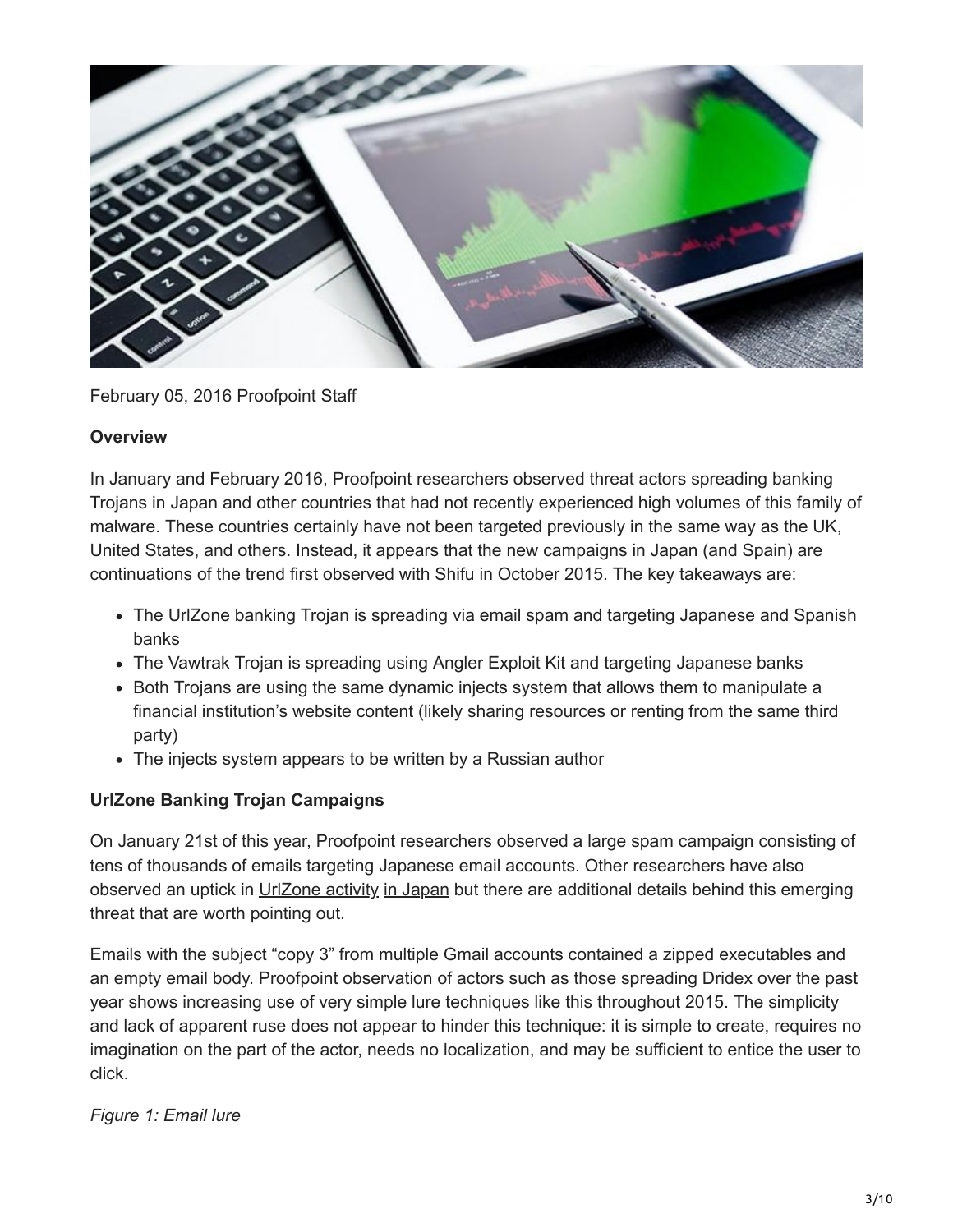The attachment utilized in this campaign is Andromeda. [Andromeda is multi-purpose bot,](https://blog.fortinet.com/post/a-good-look-at-the-andromeda-botnet) but in this case it is primarily used to download UrlZone. However, as is often the case in malware ecosystems, Andromeda was also observed loading a plethora of additional malware.

- *[UrlZone](http://www.arbornetworks.com/blog/asert/an-update-on-the-UrlZone-banker/)*: a man-in-the-browser banking Trojan that has been around for several years
- *Pushdo Downloader*: aside from [adding the infected computer to a spam botnet,](https://www.virusbtn.com/virusbulletin/archive/2013/04/vb201304-Pushdo) the loader also downloaded a Neutrino Bot
- *[Neutrino Bot](http://malware.dontneedcoffee.com/2014/06/neutrino-bot-aka-kasidet.html)*: a multi-purpose bot capable of stealing passwords, DDoS, loading additional payloads, etc. In this instance, it downloaded Pony for additional stealing.
- *[Pony](https://www.damballa.com/pony-loader-2-0-steals-credentials-bitcoin-wallets-source-code-sale/)*: primarily used for loading additional malware and stealing passwords and Bitcoin wallets. This instance was used for its stealing capabilities.

It is also worth mentioning that Proofpoint observed a related large related Cryptowall campaign on January 27, 2016. The Cryptowall downloaded the same Neutrino Bot that was present in the UrlZone campaign. Also, on December 11, 2015, we observed an email campaign delivering the same Andromeda botnet found in the UrlZone campaign, but in the December campaign, Andromeda only downloaded Pushdo. The observations suggest that these campaigns are likely connected by shared affiliates and/or spamming partners.

# *Figure 2: UrlZone and related campaigns*

| <b>Bank</b>                         | County | <b>Targeted Domains</b> |
|-------------------------------------|--------|-------------------------|
| <b>Bankiter</b>                     | Spain  | empresas.bankinter.com  |
| <b>Banco Sabadell</b>               | Spain  | www.bancsabadell.com    |
|                                     |        | ww1.sabadellcam.com     |
|                                     |        | ww1.sabadellurquijo.com |
| <b>Banca Multicanal</b>             | Spain  | www.ruralvia.com        |
| Sumitomo Mitsui Banking Corporation | Japan  | directd?.smbc.co.jp     |
| The Musashino Bank                  | Japan  | ib1.musashinobank.co.jp |
| The Yamagata Bank                   | Japan  | ib1.yamagatabank.co.jp  |
| Juroku Bank                         | Japan  | bk.juroku.co.jp         |

The table below shows the banks (and customers) targeted in the UrlZone campaign.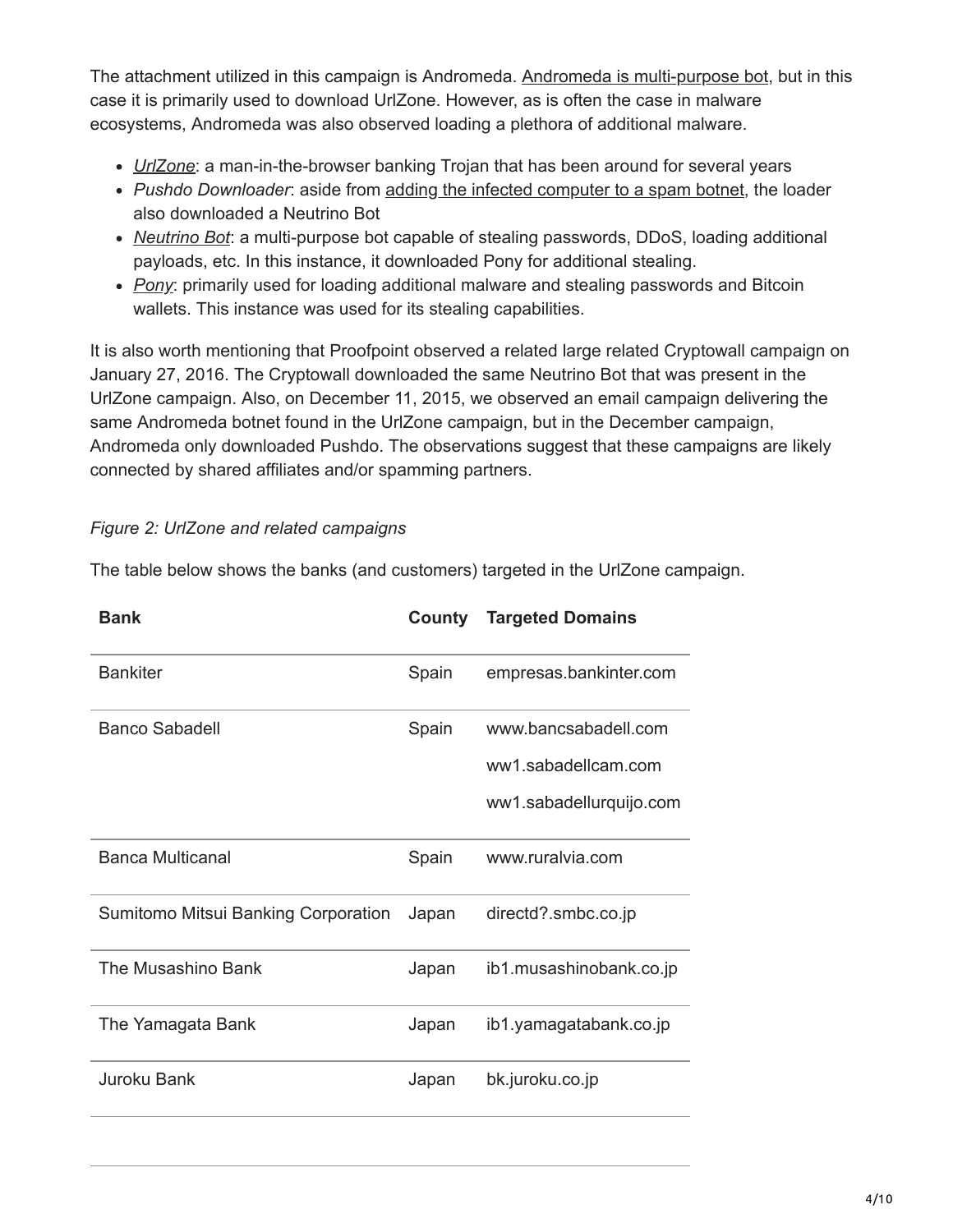| Chugoku Bank               | Japan | direct.chugin.co.jp       |
|----------------------------|-------|---------------------------|
| <b>Bank of The Ryukyus</b> | Japan | direct.ryugin.co.jp       |
| Hachijuni Bank             | Japan | direct1.82bank.co.jp      |
| The Daishi Bank            | Japan | ib.daishi-bank.co.jp      |
| <b>Hokkoku Bank</b>        | Japan | ib.hokkokubank.co.jp      |
| <b>Shinkin Bank</b>        | Japan | www11.ib.shinkin-ib.jp    |
| The Norinchukin Bank       | Japan | *direct.jabank.jp         |
| The Tajima Bank            | Japan | *parasol.anser.ne.jp      |
| Resona Bank                | Japan | *ib.resonabank.co.jp      |
| The Japan Net Bank         | Japan | *login.japannetbank.co.jp |
| <b>Tsukuba Bank</b>        | Japan | ib.tsukubabank.co.jp      |
| The Awa Bank               | Japan | ib1.awabank.co.jp         |
| <b>MIYAZAKIBANK</b>        | Japan | mib.miyagin.co.jp         |
| The Hiroshima Bank         | Japan | direct.ib.hirogin.co.jp   |

*Figure 3: Japanese and Spanish banking sites targeted by this instance of UrlZone*

## **Vawtrak Banking Trojan Campaigns**

While our colleagues at [Sophos](https://www.sophos.com/en-us/medialibrary/PDFs/technical%20papers/sophos-vawtrak-international-crimeware-as-a-service-tpna.pdf) and [Trend](http://www.trendmicro.com.au/vinfo/au/threat-encyclopedia/web-attack/3141/vawtrak-plagues-users-in-japan) previously wrote about Vawtrak targeting Japan in 2014 and earlier, there are so far no documented campaigns of [the updated Vawtrak](https://www.proofpoint.com/us/threat-insight/post/In-The-Shadows) Trojan targeting Japan in 2015 or 2016. On February 2, 2016, however, we observed Angler EK delivering Vawtrak ID 28 to Japanese users.

## *Figure 4: Angler EK delivering Vawtrak payload with Japanese targeting*

The table below shows the banks specifically targeted by Vawtrak in the recent campaign: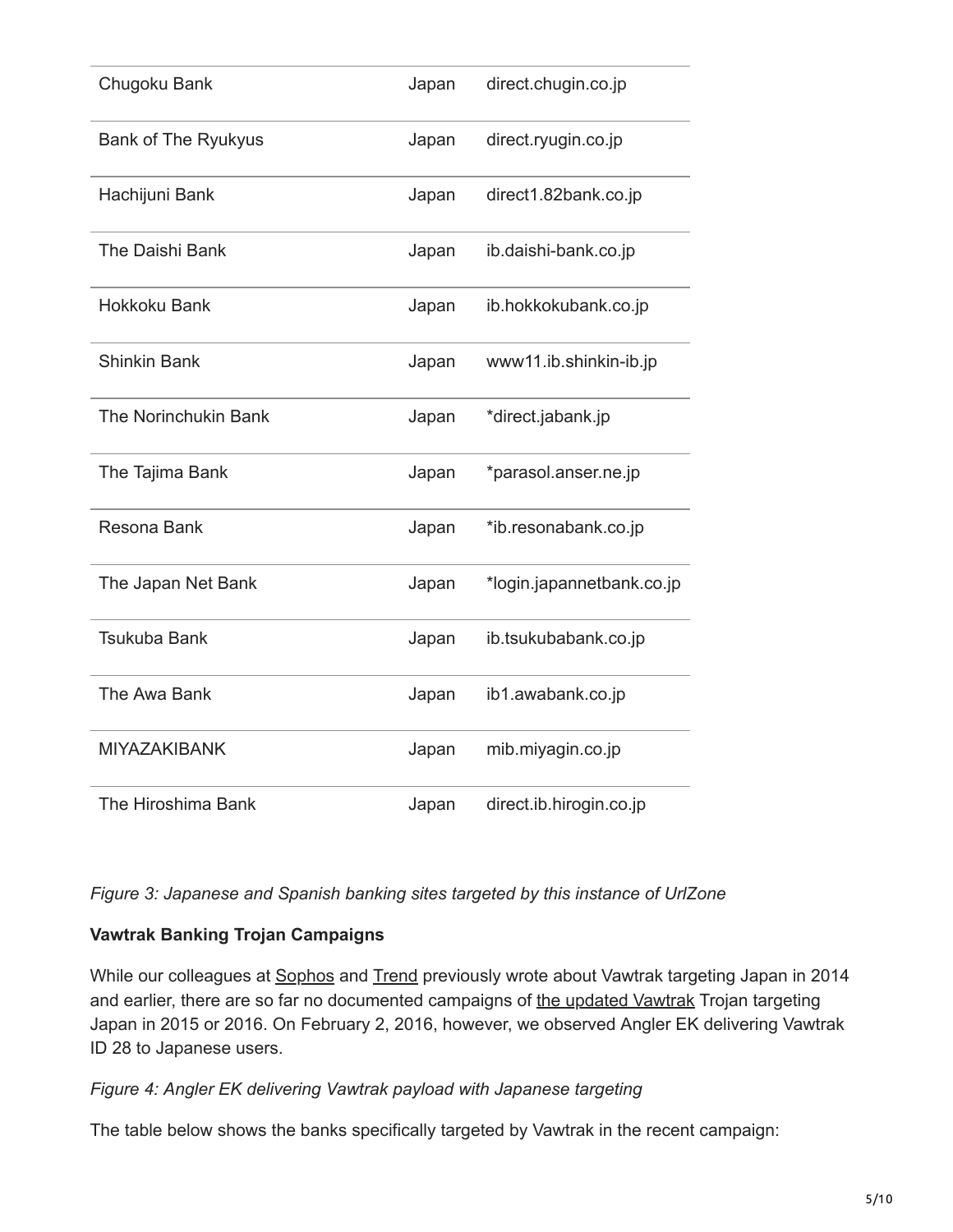| <b>Bank</b>                         | County | <b>Targeted Domains</b>  |
|-------------------------------------|--------|--------------------------|
| Sumitomo Mitsui Banking Corporation | Japan  | directd?.smbc.co.jp      |
| The Musashino Bank                  | Japan  | ib1.musashinobank.co.jp  |
| The Yamagata Bank                   | Japan  | ib1.yamagatabank.co.jp   |
| Juroku Bank                         | Japan  | bk.juroku.co.jp          |
| Chugoku Bank                        | Japan  | direct.chugin.co.jp      |
| <b>Bank of The Ryukyus</b>          | Japan  | direct.ryugin.co.jp      |
| The Daishi Bank                     | Japan  | ib.daishi-bank.co.jp     |
| <b>Hokkoku Bank</b>                 | Japan  | ib.hokkokubank.co.jp     |
| Hachijuni Bank                      | Japan  | direct1.82bank.co.jp     |
| <b>Tsukuba Bank</b>                 | Japan  | ib.tsukubabank.co.jp     |
| The Awa Bank                        | Japan  | ib1.awabank.co.jp        |
| <b>MIYAZAKIBANK</b>                 | Japan  | ib.miyagin.co.jp         |
| The Hiroshima Bank                  | Japan  | direct.ib.hirogin.co.jp  |
| <b>Shinkin Bank</b>                 | Japan  | www11.ib.shinkin-ib.jp   |
| The Norinchukin Bank                | Japan  | direct.jabank.jp         |
| Resona Bank                         | Japan  | ib.resonabank.co.jp      |
| The Japan Net Bank                  | Japan  | login.japannetbank.co.jp |
| The Tajima Bank                     | Japan  | parasol.anser.ne.jp      |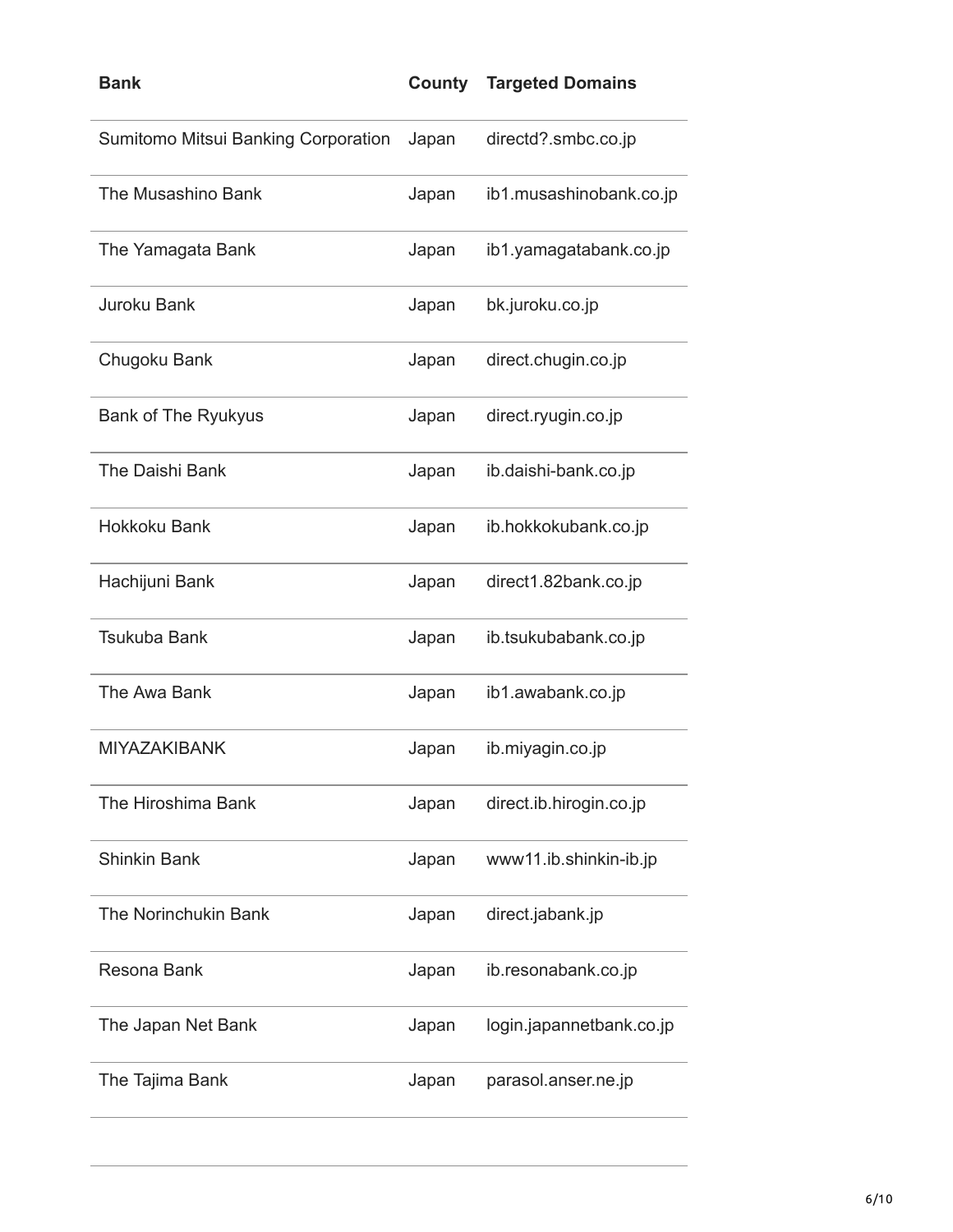### *Figure 5: Japanese banking sites targeted by Vawtrak ID 28*

#### **Dynamic Injects Shared by Vawtrak and UrlZone**

After extracting the injects code from both Trojans we observed that there is an overlap in the targeted banks. Both banking Trojans are using the same dynamic injects system that allows them to manipulate a financial institution's website content. This means that the two banking Trojans use the same JavaScript code for stealing login credentials, PINs, one-time-passwords, etc. This could also mean that the responsible actors are sharing resources or renting from the same third party. Additionally, the injects JavaScript code appears to be written by a Russian developer, as observed by code comments such as "Startuem nash interval na proverku statusa", which translates to "Begin our interval for checking the status".

#### *Figure 6: Screenshot of part of the inject code*

### **Conclusion**

As others have noted, the emergence of banking Trojans in Japan and Spain presents some particular challenges. While organizations in other countries like the UK and the United States have been targets for massive Dridex, Dyre, Vawtrak (and other banking Trojans) campaigns and businesses there have implemented a number of protections, countries with less experience combatting these threats may find themselves vulnerable to considerable losses. Unfortunately, as threat actors saturate targets in many geographies, it's only a matter of time until new geographies begin experiencing the same sorts of volumes and persistence that characterize recent campaigns with Dridex and other malware.

#### **Appendix A : IOCs from campaigns containing UrlZone**

| Value                                                            | <b>Type</b>          |
|------------------------------------------------------------------|----------------------|
| 1a86cf4fb4dcb0e4e3aad41bc039d8302e0fd6f9fabe203efc77e3aec35e2f66 | Andromeda<br>hash    |
| 606708C9479E1DF26545D469D3D54A0E268F01AD8AA061F6504968C3B1594A0C | UrlZone<br>hash      |
| 757E2C62637765CBC8C7B9E5E63ED4AB00E34485E516A66B2A81B4EDFB731920 | Pushdo<br>hash       |
| CE08A35831F6F5777DB6E8FEA9BAC40808917FEC019338BA00285082737611FB | Neutrino Bot<br>hash |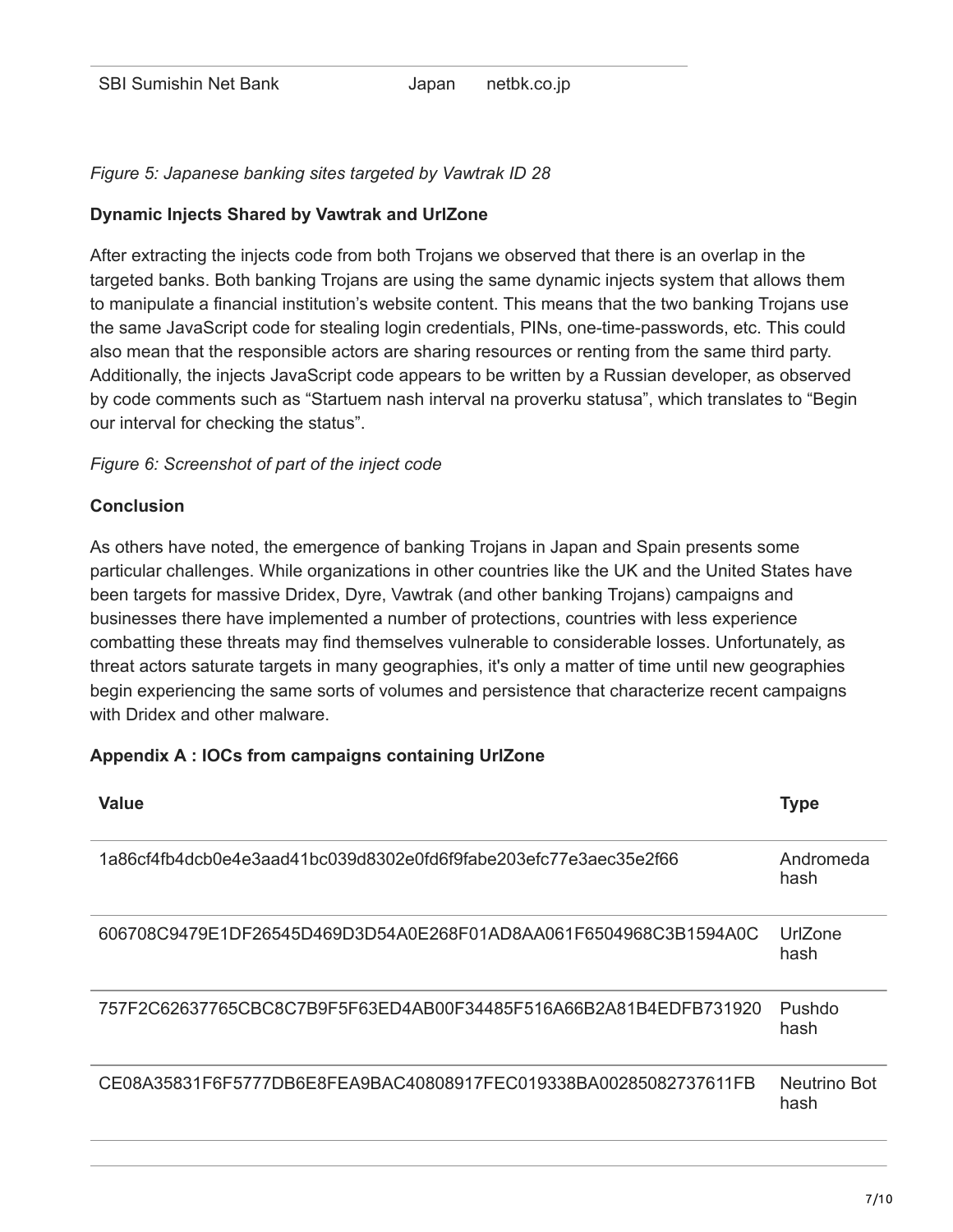| E90050D963D376C1F75416EBF9BC6FFA2299046F8ADD1DDE6D67752443587411 | Pony hash                                    |
|------------------------------------------------------------------|----------------------------------------------|
| 1d6d7ea0eeec99da1add9e83f672533eeee900dc817018ee6edbf635bb08cf0a | UrlZone<br>hash                              |
| f3b9815ea4a6c603eafadb26efebec21565deec315ee007d59e92f0f656a90bb | UrlZone<br>hash                              |
| 15896a44319d18f8486561b078146c30a0ce1cd7e6038f6d614324a39dfc6c28 | UrlZone<br>hash                              |
| [hxxp://huremoke[.]net/get.php]                                  | Andromeda<br>C <sub>2</sub>                  |
| [hxxp://votehad[.]su/paris.php]                                  | Andromeda<br>C <sub>2</sub>                  |
| [hxxp://shardsound[.]net/images.php]                             | Andromeda<br>C <sub>2</sub>                  |
| [hxxp://kernsmee[.]ru/news.php]                                  | Andromeda<br>C <sub>2</sub>                  |
| [hxxp://masabodhi[.]com/andoluse.php]                            | Andromeda<br>C <sub>2</sub>                  |
| [hxxps://hwnbv5woeedjffn[.]com]                                  | UrlZone C2                                   |
| [hxxp://5.45.179[.]179/ajax.php]                                 | <b>Neutrino Bot</b><br>C <sub>2</sub>        |
| [hxxp://5.45.179[.]179/p/ajax.php]                               | Pony C <sub>2</sub>                          |
| [hxxp://www.fondazionelanza[.]it/eng/v3.exe]                     | Andromeda<br>downloading<br>UrlZone          |
| [hxxp://www.fondazionelanza[.]it/eng/akeyb.exe]                  | Andromeda<br>downloading<br>Pushdo<br>loader |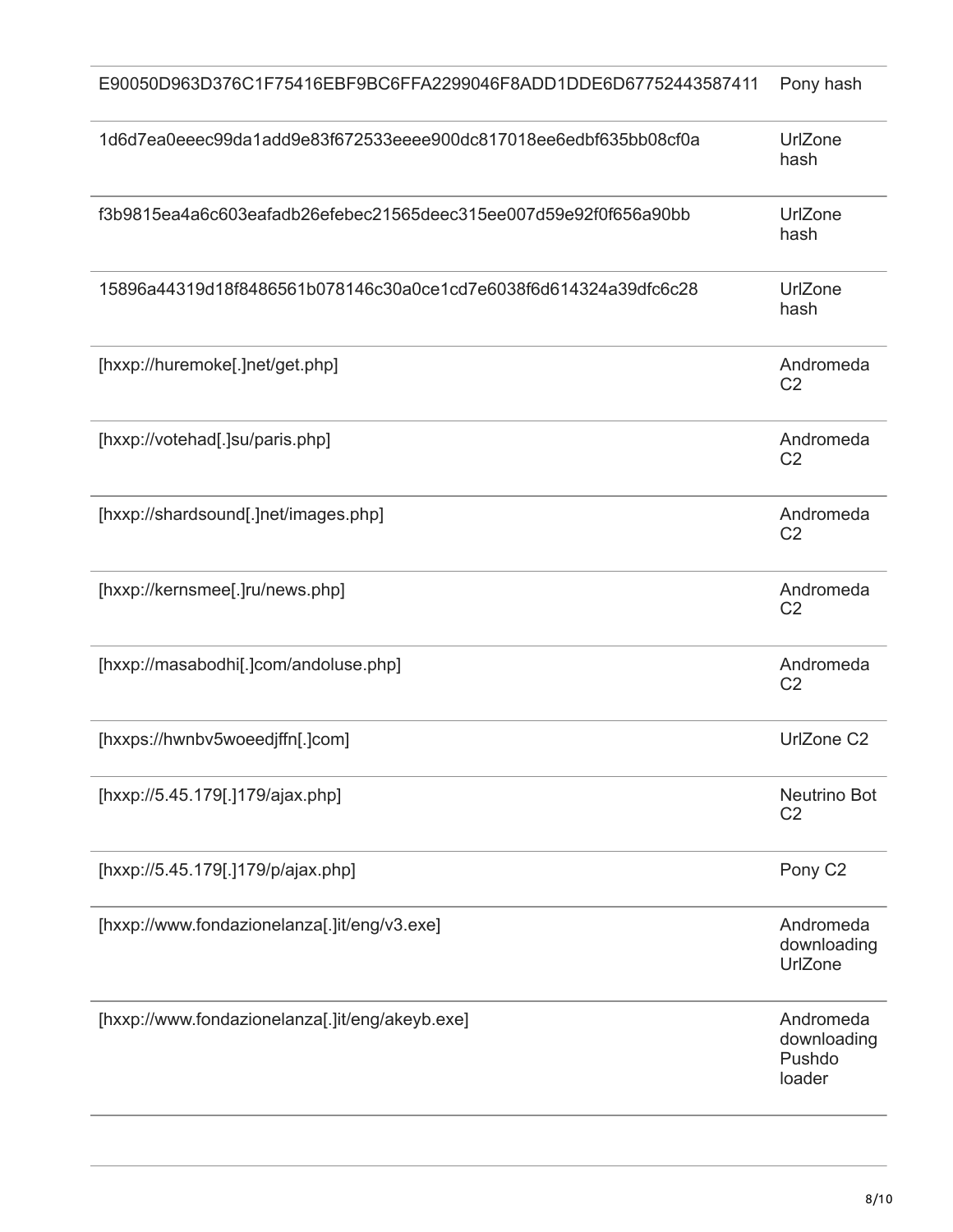| [hxxp://www.tajjquartet[.]com/ff/serif/payload.exe]              | Pushdo<br>loader<br>downloading<br>Neutrino Bot |
|------------------------------------------------------------------|-------------------------------------------------|
| [hxxp://www.tajjquartet[.]com/ff/serif/ponik.exe]                | <b>Neutrino Bot</b><br>downloading<br>Pony      |
| [hxxps://ifree-online[.]com]                                     | UrlZone<br>Injects C2                           |
| Appendix B: IOCs from campaigns containing Vawtrak               |                                                 |
| <b>Value</b>                                                     | <b>Type</b>                                     |
| 9f1de72234dcf77ddf25b69df98058a7f9e633f803ddc2720209bb315ef3a04c | Vawtrak hash                                    |
| [hxxp://begiekee[.]com/rss/feed/stream]                          | Vawtrak C2                                      |
| [hxxp://searalihid[.]com/rss/feed/stream]                        | Vawtrak C2                                      |
| [hxxp://zofienie[.]com/rss/feed/stream]                          | Vawtrak C2                                      |
| [hxxp://deehiesei[.]com/rss/feed/stream]                         | Vawtrak C2                                      |
| [hxxp://keanees[.]com/rss/feed/stream]                           | Vawtrak C <sub>2</sub>                          |
| [hxxp://peazor[.]com/rss/feed/stream]                            | Vawtrak C2                                      |
| [hxxp://xeaberal[.]com/rss/feed/stream]                          | Vawtrak C2                                      |
| [hxxp://dietoog[.]com/rss/feed/stream]                           | Vawtrak C2                                      |
| [hxxp://mafoovoo[.]com/rss/feed/stream]                          | Vawtrak C2                                      |
| [hxxp://geeseazei[.]net/rss/feed/stream]                         | Vawtrak C2                                      |
| 91.242.163[.]74:8080                                             | Vawtrak C2                                      |